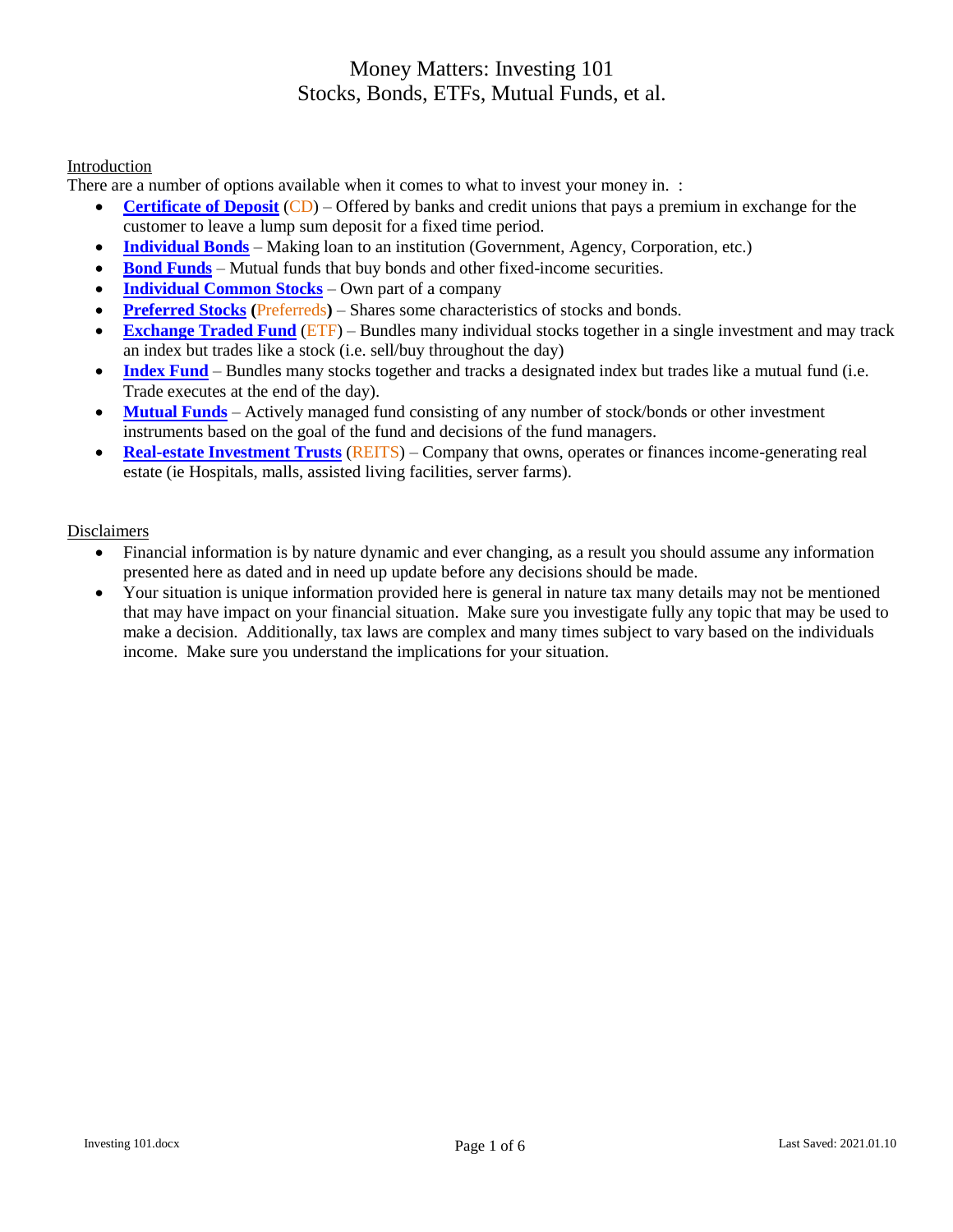### Stock Orders

- $\bullet$  [Market Order](https://www.investopedia.com/terms/m/marketorder.asp) An order to buy or sell a security at the best available price in the current market.
- [Limit Order](https://www.investopedia.com/terms/l/limitorder.asp) A limit order is a type of order to purchase or sell a security at a specified price or better. For buy limit orders, the order will be executed only at the limit price or a lower one, while for sell limit orders, the order will be executed only at the limit price or a higher one. Order may not go through.
- [Good til Cancelled](https://www.investopedia.com/terms/g/gtc.asp) (GTC) Order is open until it is filled or after a certain time expires (ie 30 days).
- Good til date (GTD) Order remains open until it is filled, or the date specified.
- [Day Order](https://www.investopedia.com/terms/d/dayorder.asp) Order will expire at the end of the day.

### Terms you should know

- [Asset Class](https://www.investopedia.com/terms/a/assetclasses.asp) An asset class is a grouping of investments that exhibit similar characteristics and are subject to the same laws and regulations. The three main asset classes are equities, or stocks; fixed income, or bonds; and cash equivalents, or money market instruments.
- [Beta](https://www.investopedia.com/terms/b/beta.asp) Beta is a measure of the volatility or systematic risk of a security or portfolio compared to the market as a whole. For beta to be meaningful, the stock should be related to the benchmark that is used in the calculation.
- [Bond Laddering](https://www.investopedia.com/terms/b/bondladdering.asp) Bond laddering is an investment strategy that involves buying bonds with different maturity dates so that the investor can respond relatively quickly to changes in interest rates.
- [Bond Rating](https://www.investopedia.com/terms/b/bondrating.asp) A bond rating is a way to measure the creditworthiness of a bond, which corresponds to the cost of borrowing for an issuer. These ratings typically assign a letter grade to bonds that indicates their credit quality.
- [Buyback](https://www.investopedia.com/terms/b/buyback.asp) A buyback, also known as a share repurchase, is when a company buys its own outstanding shares to reduce the number of shares available on the open market.
- [Capital Gain/Loss](https://www.investopedia.com/terms/c/capitalgain.asp) Capital gain is an increase in a capital asset's value, loss is a decrease in the asset value. It is considered to be realized when you sell the asset. Tax treatment of Gains/Losses is based on if the investment is Short-term or Long Term.
	- o [Short Term investment](https://www.investopedia.com/terms/s/shortterm.asp) Assets owned for less than one year.
	- o Long Term investment Assets owned for longer than one year.
- [Closed-End Fund](https://www.investopedia.com/terms/c/closed-endinvestment.asp) A closed-end fund is a portfolio of pooled assets that raises a fixed amount of capital through an initial public offering (IPO) and then lists shares for trade on a stock exchange.
- [Correlation](https://www.investopedia.com/terms/c/correlation.asp) Correlation, in the finance and investment industries, is a statistic that measures the degree to which two securities move in relation to each other.
- [Correlation Coefficient](https://www.investopedia.com/terms/c/correlationcoefficient.asp) The correlation coefficient is a statistical measure of the strength of the relationship between the relative movements of two variables. The values range between -1.0 and 1.0. A calculated number greater than 1.0 or less than -1.0 means that there was an error in the correlation measurement. A correlation of -1.0 shows a perfect negative correlation, while a correlation of 1.0 shows a perfect positive correlation. A correlation of 0.0 shows no linear relationship between the movement of the two variables.
- [Diversification](https://www.investopedia.com/terms/d/diversification.asp) Diversification is a risk management strategy that mixes a wide variety of investments within a portfolio. A diversified portfolio contains a mix of distinct asset types and investment vehicles in an attempt at limiting exposure to any single asset or risk. The rationale behind this technique is that a portfolio constructed of different kinds of assets will, on average, yield higher long-term returns and lower the risk of any individual holding or security.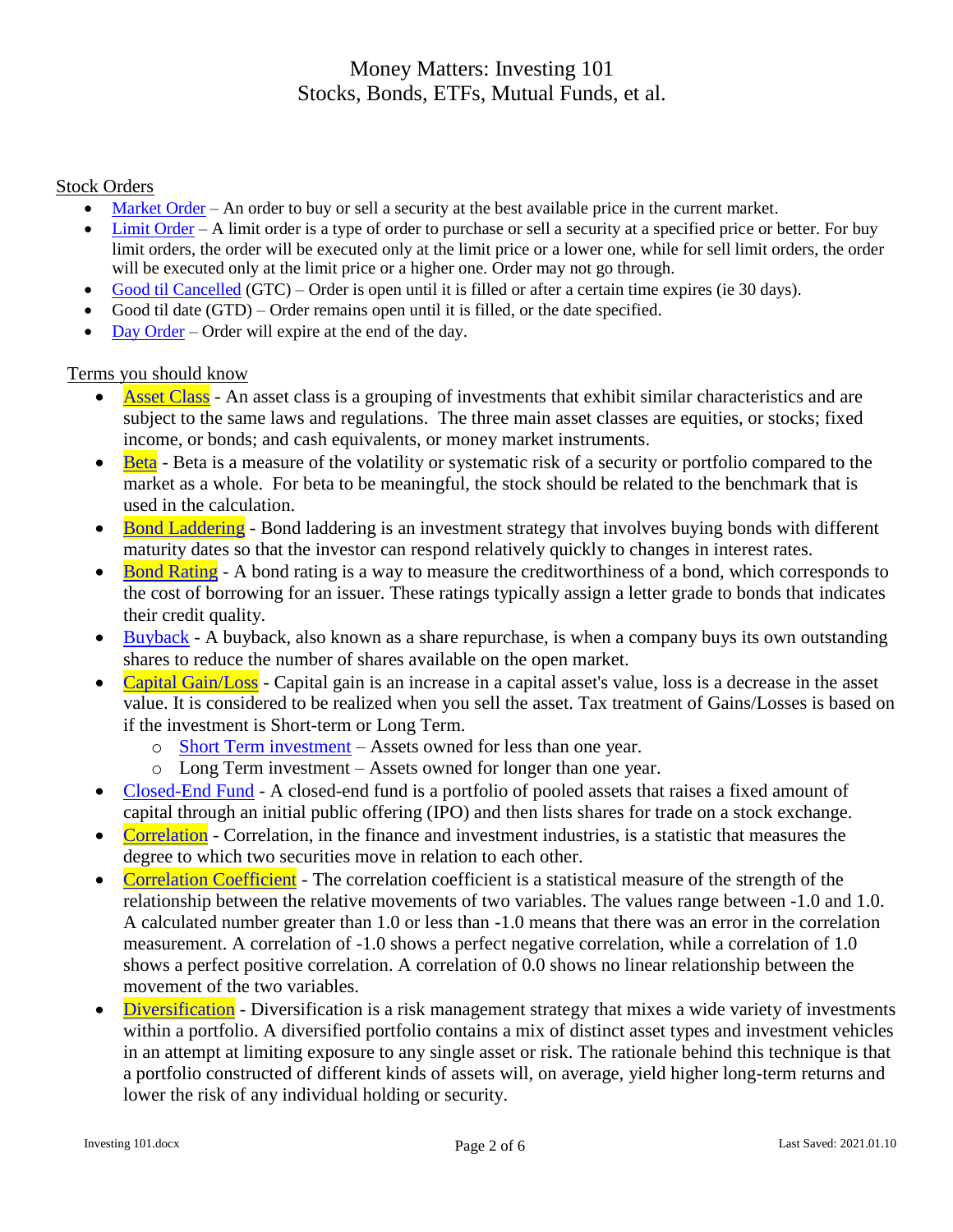- [Dividends](https://www.investopedia.com/terms/d/dividend.asp) and Distributions A dividend is the distribution of some of a company's earnings to a class of its shareholders, as determined by the company's board of directors.
	- o [Qualified Dividend](https://www.investopedia.com/terms/q/qualifieddividend.asp) Qualified dividends are those that are taxed at capital-gains rates, as opposed to income-tax rates, which are generally higher.
	- o Ordinary dividends Ordinary dividends are those that are taxed at income-tax rates.
- [Dollar Cost Averaging](https://www.investopedia.com/terms/d/dollarcostaveraging.asp) (DCA) Dollar-cost averaging (DCA) is an investment strategy in which an investor divides up the total amount to be invested across periodic purchases of a target asset in an effort to reduce the impact of volatility on the overall purchase. The purchases occur regardless of the asset's price and at regular intervals. In effect, this strategy removes much of the detailed work of attempting to time the market in order to make purchases of equities at the best prices.
- [Earnings Per Share](https://www.investopedia.com/terms/e/eps.asp) (EPS) Earnings per share (EPS) is calculated as a company's profit divided by the outstanding shares of its common stock. The resulting number serves as an indicator of a company's profitability.
- [Ex-Dividend Date](https://www.investopedia.com/terms/e/ex-date.asp) The ex-dividend date, or ex-date for short, is one of four stages that companies go through when they pay dividends to their shareholders. The ex-dividend date is important because it determines whether the buyer of a stock will be entitled to receive its upcoming dividend.
- [Junk bond](https://www.investopedia.com/terms/j/junkbond.asp) Junk bonds are bonds that carry a higher risk of default than most bonds issued by corporations and governments.
- $\bullet$  [Limit Order](https://www.investopedia.com/terms/l/limitorder.asp) A request by an investor to buy or sell a security at a specified price.
- [Market Order](https://www.investopedia.com/terms/m/marketorder.asp) A request by an investor to buy or sell a security at the best available price in the
- [Management Fee](https://www.investopedia.com/terms/m/managementfee.asp) A charge levied by an investment manager for managing an investment fun. Management fees tend to be higher for Mutual funds and lower for ETF's and Index funds.
- [Net Asset Value](https://www.investopedia.com/terms/n/nav.asp) (NAV) The net asset value (NAV) represents the net value of an entity and is calculated as the total value of the entity's assets minus the total value of its liabilities.
- [Position Sizing](https://www.investopedia.com/terms/p/positionsizing.asp) Position sizing refers to the number of units invested in a particular security by an investor or trader. An investor's account size and risk tolerance should be taken into account when determining appropriate position sizing.
- [Rebalancing](https://www.investopedia.com/terms/r/rebalancing.asp) Rebalancing is the process of realigning the weightings of a portfolio of assets. Rebalancing involves periodically buying or selling assets in a portfolio to maintain an original or desired level of asset allocation or risk.
- [Unsystematic Risk](https://www.investopedia.com/terms/u/unsystematicrisk.asp) Unsystematic risk is unique to a specific company or industry. Also known as "nonsystematic risk," "specific risk," "diversifiable risk" or "residual risk," in the context of an investment portfolio, unsystematic risk can be reduced through diversification.
- [Systematic Risk](https://www.investopedia.com/terms/s/systematicrisk.asp) Systematic risk refers to the risk inherent to the entire market or market segment. Systematic risk, also known as "undiversifiable risk," "volatility" or "market risk," affects the overall market, not just a particular stock or industry. This type of risk is both unpredictable and impossible to completely avoid. It cannot be mitigated through diversification, only through hedging or by using the correct asset allocation strategy. For example 2008 financial crisis of 2008, Pandemic, etc.
- $\bullet$  [VIX](https://www.investopedia.com/terms/v/vix.asp) A real-time market index that represents the market's expectation of 30-day forward-looking volatility. Often referred to as the "investor fear gauge."
- [Yield Curve](https://www.investopedia.com/terms/y/yieldcurve.asp) A yield curve is a line that plots yields (interest rates) of bonds having equal credit quality but differing maturity dates. The slope of the yield curve gives an idea of future interest rate changes and economic activity.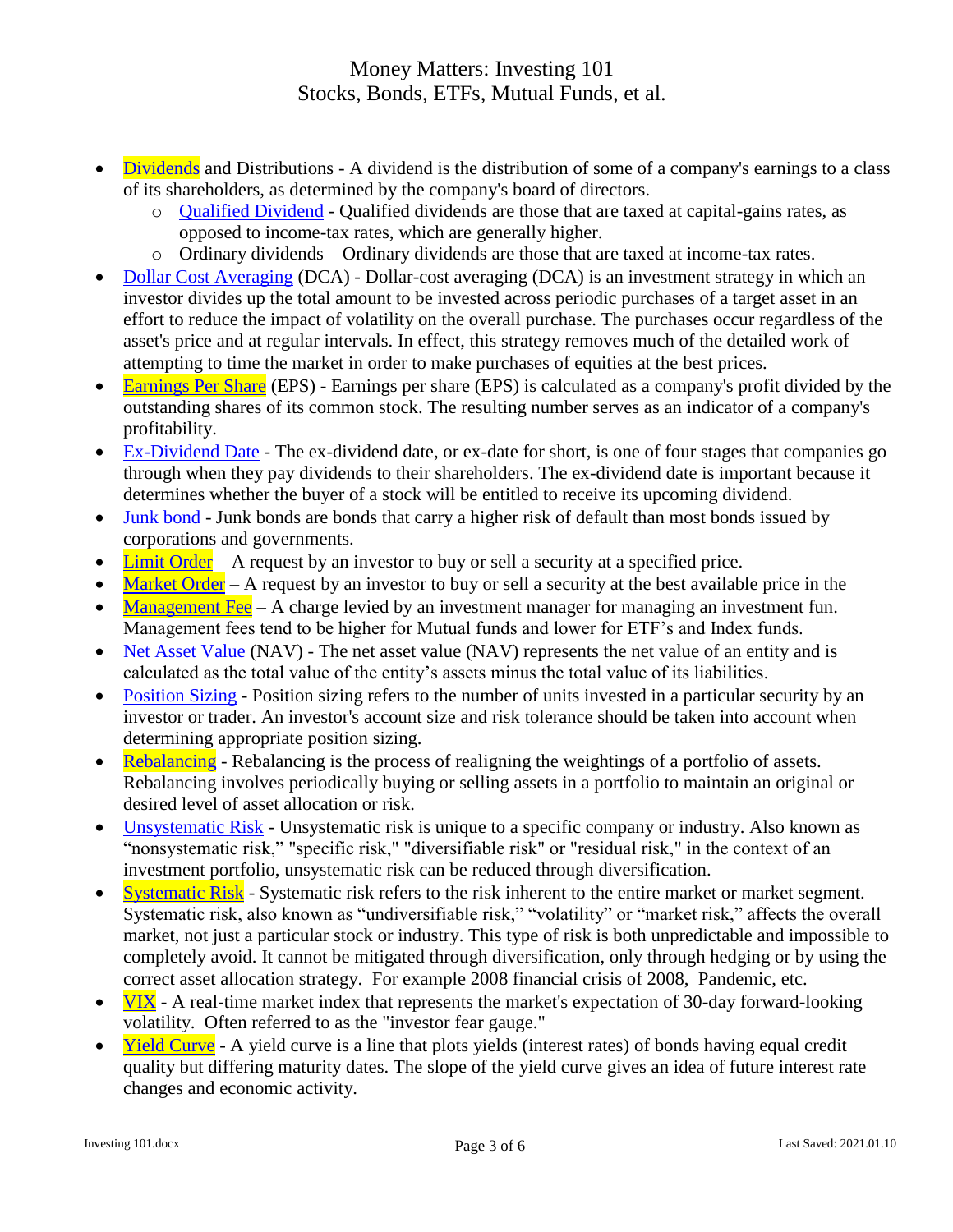### References and additional Resources

- [ETF vs. Index Fund: The Difference and Which to Use](https://money.usnews.com/investing/investing-101/articles/etf-vs-index-fund-the-difference-and-which-to-use) (12/05/2019)
- SPIVA [Report card of Active Managed funds,](https://us.spindices.com/spiva/#/about) Argument for Index and ETF Funds
- [The Pros and Cons of Indexes](https://www.investopedia.com/articles/investing/011316/pros-and-cons-indexes.asp) (07/05/2020)
- [REITs vs. ETFs: Which are Better for Retirees?](https://www.investopedia.com/articles/investing/040116/reits-vs-etfs-which-are-better-retirees.asp) (05/25/2019)
- [5 Reasons to avoid index funds](https://www.investopedia.com/articles/stocks/09/reasons-to-avoid-index-funds.asp) (05/27/2020)
- [The Best and Worst Rolling Index Returns](https://www.thebalance.com/rolling-index-returns-4061795) 1973-2016 (05/29/2020)
- [What is a Closed-End Fund? The ABCs of CEFs](https://www.kiplinger.com/investing/602012/what-is-a-closed-end-fund-abcs-of-cefs) (12/31/2020)
- [5 Things You Should Know about Capital Gains Tax](https://turbotax.intuit.com/tax-tips/investments-and-taxes/5-things-you-should-know-about-capital-gains-tax/L0m06D9lI) (2020)
- [5 Reasons Why Dividends Matter to Investors](https://www.investopedia.com/articles/investing/091015/5-reasons-why-dividends-matter-investors.asp) (10/31/2019)
- [How are Qualified and Ordinary Dividends Taxed?](https://www.investopedia.com/articles/taxes/090116/how-are-qualified-and-nonqualified-dividends-taxed.asp) (09/01/2016)
- [Market Order vs. Limit Order: Understanding the Difference](https://www.investopedia.com/ask/answers/100314/whats-difference-between-market-order-and-limit-order.asp) (10/08/2020)
- Calculators
	- o [Compare taxable vs. tax-free investment return](https://www.calcxml.com/do/inv02?lang=en)
	- o [What is the value of a bond?](https://www.calcxml.com/do/inv03?lang=en)
	- o [Certificate of deposit \(CD\) analyzer](https://www.calcxml.com/do/inv10?lang=en)
	- o [What is the dividend yield on a stock?](https://www.calcxml.com/calculators/what-is-the-dividend-yield-on-a-stock?lang=en)
	- o [How do expenses impact mutual fund returns?](https://www.calcxml.com/do/inv12?lang=en)
	- o [Certificate of deposit \(CD\) laddering strategy](https://www.calcxml.com/calculators/certificate-of-deposit-cd-laddering-strategy?lang=en)
	- o [How do taxes and inflation impact my](https://www.calcxml.com/calculators/investment-return?lang=en) investment return?
	- o [What is the effective annual yield on my investment?](https://www.calcxml.com/calculators/annual-yield?lang=en)
	- o [2020 federal income tax calculator](https://www.calcxml.com/calculators/federal-income-tax-calculator?lang=en)
	- o [Capital gains \(losses\) tax estimator](https://www.calcxml.com/do/inc06?lang=en)
	- o [Compare taxable, tax-deferred, and tax-free investment growth](https://www.calcxml.com/do/inc07?lang=en)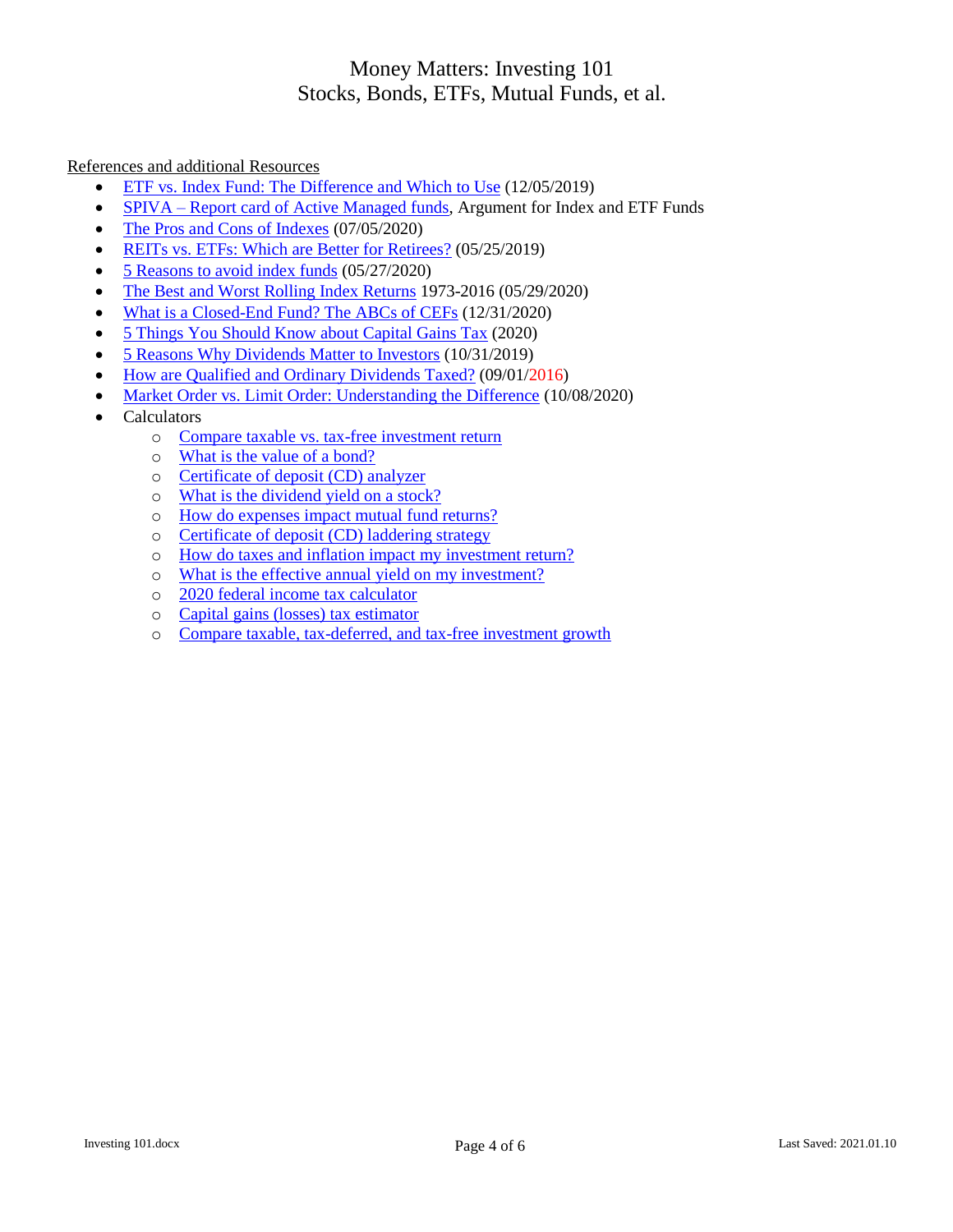| Instrument                 | Pros                                                                                                                                                                                                                                     | Cons                                                                                                                                                                                                                                                                                            | References                                                                                                                                                                                                                                                                                                                                       |
|----------------------------|------------------------------------------------------------------------------------------------------------------------------------------------------------------------------------------------------------------------------------------|-------------------------------------------------------------------------------------------------------------------------------------------------------------------------------------------------------------------------------------------------------------------------------------------------|--------------------------------------------------------------------------------------------------------------------------------------------------------------------------------------------------------------------------------------------------------------------------------------------------------------------------------------------------|
| CD                         | <b>Capital Preservation</b><br>$\bullet$<br>Guaranteed return<br>$\bullet$<br>Most CD's are FDIC insured for up to \$250,000<br>$\bullet$<br>(2019)                                                                                      | Low return on investment, may not keep up with inflation.<br>Current best rates are 0.5% for 1year, 0.6% for 5 years<br>$(01/08/2021)$ .<br>Sensitive to interest rates.<br>$\bullet$                                                                                                           | What is a Certificate of Deposit? (04/30/2020)<br>Calculator: Certificate of deposit (CD) analyzer<br>$\bullet$<br>Give these CDs a spin $(12/29/2014)$<br>12 Best CD Rates for January 2021<br>$\bullet$                                                                                                                                        |
| <b>Bonds</b>               | Risk: Full Range (AAA, Junk, foreign, Government, etc.)<br>Locked in return.                                                                                                                                                             | Not as easy to execute as Stock purchases/sales<br>$\bullet$<br>Sensitive to interest rates<br>Locked in return.<br>$\bullet$<br>Value of bond falls when interest rate rise (if you sell your<br>$\bullet$<br>bond).<br>Commission associated with purchase/sale of bond can be<br>quite high. | What is a Bond? (11/18/2020)<br>$\bullet$<br>Calculator: What is the value of a bond?<br>Calculator: Certificate of deposit (CD) laddering strategy                                                                                                                                                                                              |
| <b>Bond Fund</b>           | Risk: Full Range<br>$\bullet$                                                                                                                                                                                                            | Sensitive to interest rates<br>$\bullet$                                                                                                                                                                                                                                                        | What is a Bond Fund? (11/04/2019)<br>Example: PIMCO Corporate & Income Strategy Fund<br>$\bullet$<br>(PCN)                                                                                                                                                                                                                                       |
| <b>Stocks</b>              | Risk:                                                                                                                                                                                                                                    | Capital loss is distinct possibility                                                                                                                                                                                                                                                            | What is a Common Stock? (11/17/2020)<br>What is the Difference Between Preferred Stock and<br>Common Stock? (08/20/2018)<br>Calculator: What is the dividend yield on a stock?<br>Calculator: Capital gains (losses) tax estimator<br>Example: $AT \& T$ Inc stock $(T)$<br>$\bullet$                                                            |
| Preferred<br><b>Stocks</b> | In bankruptcy, Preferred Stock holders are paid<br>$\bullet$<br>before regular stock holders<br>Priority over common stock holder for dividends.<br>$\bullet$<br>Dividends generally higher than common stock<br>$\bullet$<br>dividends. | In bankruptcy, bond holders are paid first.<br>$\bullet$<br>Cannot vote in company policy<br>$\bullet$<br>May be "callable" meaning the company reserves the right to<br>$\bullet$<br>purchase back the stock.<br>Sensitive to interest rates.<br>$\bullet$                                     | How Does Preferred Stock Work? (03/25/2020)                                                                                                                                                                                                                                                                                                      |
| <b>ETFs</b>                | Tracks market performance<br>$\bullet$<br>Lower Cost<br>$\bullet$                                                                                                                                                                        | Trades execute when placed<br>Weighted to large caps<br>$\bullet$                                                                                                                                                                                                                               | What is an ETF? (03/16/2020)<br>Example: Vanguard Total World Stock Index Fund ETF<br>(VT)                                                                                                                                                                                                                                                       |
| <b>Index Fund</b>          | Tracks market performance<br>$\bullet$<br><b>Lower Cost</b><br>$\bullet$                                                                                                                                                                 | Trades execute at the end of the day<br>Weighted to large caps<br>Dividends taxed at preferred rates<br>$\bullet$                                                                                                                                                                               | What is an Index Fund? (12/21/2020)<br>Example: First Trust Clean Edge Green Energy Index<br>Fund (QCLN)                                                                                                                                                                                                                                         |
| Mutual<br>Funds            | Risk: Full Range<br>$\bullet$                                                                                                                                                                                                            | Study of S&P 500 vs Mutual Funds showed that 78%<br>$\bullet$<br>Underperformed the S&P over a 5 year period.<br>Trades execute at the end of the day<br>$\bullet$<br><b>Management Fees</b><br>May be better for complex investments such as foreign bonds<br>$\bullet$<br>with high yields.   | What is a Mutual Fund? (10/03/2020)<br>$\bullet$<br>SPIVA Report – How do actively managed funds perform<br>$\bullet$<br>against index funds? not good. more details here.<br>Calculator: How do expenses impact mutual fund returns?<br>$\bullet$<br>Example: Vanguard High-Yield Corporate Fund Investor<br><b>Shares (VWEHX)</b><br>$\bullet$ |
| <b>REITS</b>               | Usually has high pay-outs<br>$\bullet$                                                                                                                                                                                                   | REIT Income taxed as Ordinary Income<br><b>Ouite Volatile</b>                                                                                                                                                                                                                                   | What is a Real Estate Investment Trust? (06/30/2020)<br>Example: Digital Realty Trust Inc (DLR)<br>$\bullet$                                                                                                                                                                                                                                     |